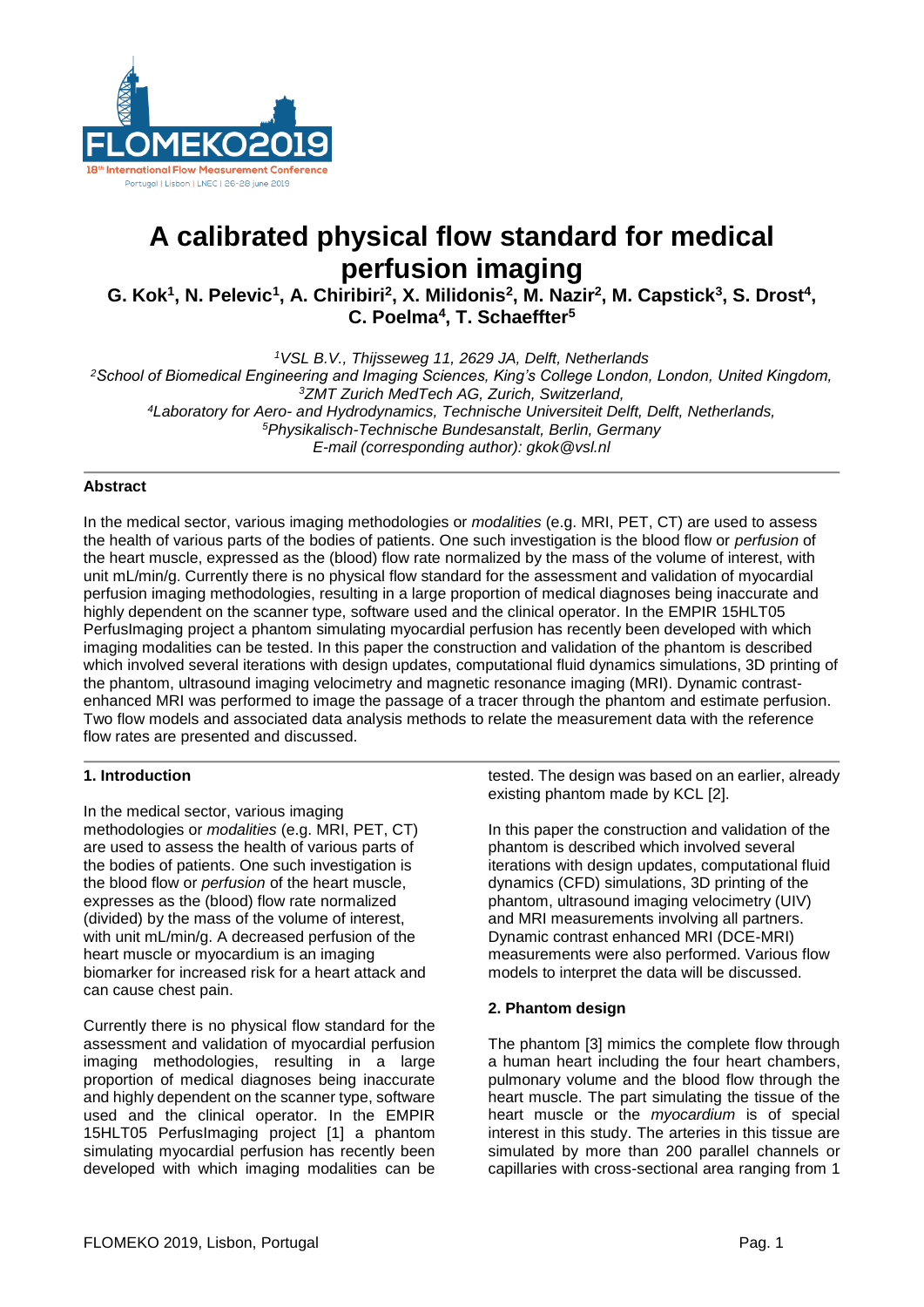

to 7 mm<sup>2</sup> . Upstream of the channels is a prechamber with a volume of 36 mL. This part was produced by 3D printing and is shown in Figure 1. The engineering and production of the phantom was done by the company Zurich MedTech (ZMT). In Figure 2 a schematic drawing of the phantom is shown including the location of the MRI imaging plane. The flow rates through the aorta (cardiac output) can be varied between 2 and 5 L/min and the perfusion rate through the myocardium between 1 and 5 mL/min/g, corresponding to flow rates between 85.3 and 426.5 mL/min. In this study, the flow rate through the aorta was set around 4 L/min and the full range of flow rates through the two myocardia were tested.



**Figure 1**: Photograph of the 3D printed myocardium indicating the main compartments.



**Figure 2**: Schematic overview of the phantom. The MRI imaging locations MRI-A and MRI-B are in reality in the same plane (dashed lines). The four heart chambers are denoted by RA, RV, LA and LV (right atrium, right ventricle, left atrium, left ventricle).

# *2.1 CFD simulations*

FLOMEKO 2019, Lisbon, Portugal Pag. 2 The design goal was a channel configuration with a rotationally symmetric flow profile with maximum flow velocity at the centre and linearly decreasing flow velocity to -30 % at the outer wall (for channels with identical cross sections). While Poiseuille's law for a laminar flow regime suggests a linear increase of +30 % in channel length towards the outer wall to obtain the desired linear variation in flow velocity, the OpenFOAM CFD solver was used by VSL to confirm this expectation and to ensure that the flow

regime would be rotationally symmetric, at least in the model. The final design had four inlets from the sides to the pre-chamber in which a laminar flow element upstream of the channels was installed to remove any form of potential pressure gradient and turbulence in the cross section (the Reynolds number is below 250 in the pre-chamber). In Figure 3 two plots of the results of the CFD simulation are shown. Approximately 4 million cells were used. For the large octagonal channels the CFD results are in line with the simple analytical Poiseuille model, see Table 1. For the smaller square channels with side lengths 1.0, 1.2, 1.4 and 1.8 mm, the predicted flow rates by CFD are smaller than the analytical ones, which is probably due to the mesh size of the CFD simulation.



**Figure 3:** Some results of the velocity field calculated by CFD. Top: cross-cut along the main axis of the phantom. Bottom: cross cut perpendicular to the axis at the mid-myocardial level. The black box indicates the octagonal channels used in Table 1.

**Table 1:** Flow rate per channel as a fraction of the flow in the octagonal channels in the box of Figure 3 – bottom. Numbering is from top left to bottom right.

| <u>is from the felt to bottom hand.</u>                      |  |  |  |  |  |  |  |  |
|--------------------------------------------------------------|--|--|--|--|--|--|--|--|
| Channel nr.                                                  |  |  |  |  |  |  |  |  |
| Percentage   70%   78%   89%   100%   100%   89%   78%   70% |  |  |  |  |  |  |  |  |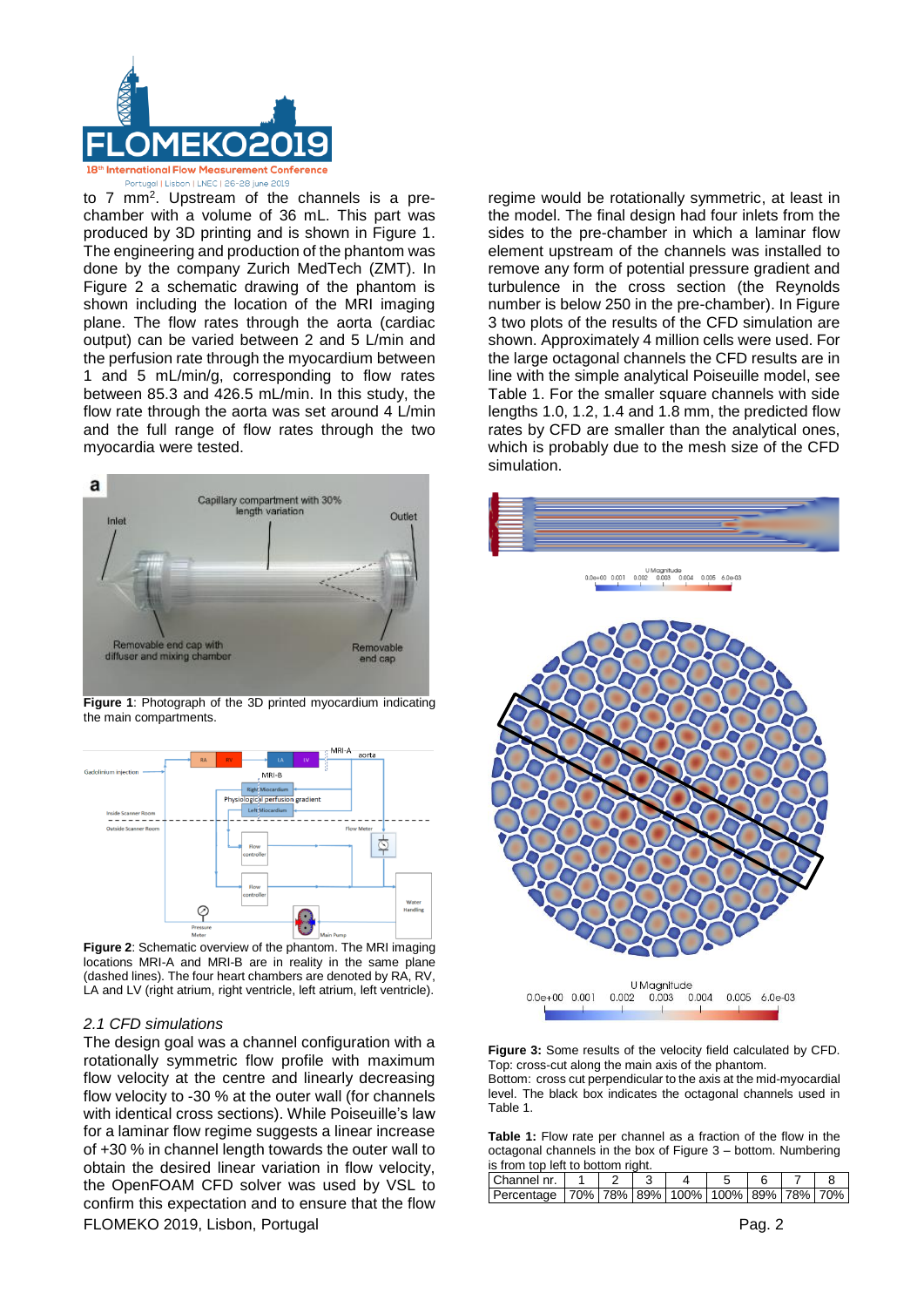

### *2.2 PIV measurements*

In order to measure the actual flow rates through the channels of the phantom, measurements with ultrasound imaging velocimetry (UIV) were performed by TU Delft. The earlier version of the phantom was based on thin walled straws [2]. The current version was 3D printed and had thicker walls [3], which turned out to be problematic for the UIV measurements. Some indicative results were finally obtained suggesting linearly decreasing flow velocities with radius, but with an uncertainty higher than the target uncertainty of 10 %. In Figure 4 a schematic view of the measurement set-up and a measurement image are shown.



**Figure 4:** Top: Schematic drawing of the ultrasound imaging velocimetry (modified) set-up, showing the compartment in light blue and the ultrasound transducer in grey. FOV indicates field of view. Bottom: tracer visualization at the outflow. By correlating the intensity within the two red squares in the capillary in the centre, the mean flow can be determined.

# *2.3 Phase contrast MRI measurements*

As alternative to the UIV measurements phase contrast (PC) MRI measurements were performed with an estimated uncertainty of 10 % for the flow velocities. Five flow rates between 85.3 and 426.5 mL/min were each measured twice, and the results were analysed in various ways by KCL and VSL. In Figure 5 one such analysis by VSL is shown. The channel geometry is slightly different than that of Figure 3, but the expected decrease in flow rate is the same. The octagonal channels on a horizontal line were identified by an algorithm, and the flow rates through channels were calculated by integrating the velocity field and expressed as a percentage relative to the flow rate in channel 5. A decrease of  $30 \pm 10$  % with respect to the maximum flow rate is visible for all flow rates, be it not completely symmetrical between left and right side.



**Figure 5:** Top: PC-MRI measurement image with identified octagonal channels on a horizontal line used for integration of the measured velocity field (except for the most left one). Bottom: Relative flow rate distribution over the channels at five flow rates as measured by PC-MR, normalized to the flow rate in channel nr. 5.

# **3. DCE-MRI and flow modelling**

#### *3.1 Dynamic Contrast Enhanced MRI protocol*

For clinical measurements of myocardial perfusion in patients a so-called Dynamic Contrast Enhanced MRI protocol is being used. A bolus of contrast agent (CA, e.g. gadolinium) is injected in the patient upstream of the heart and this is simulated by injecting such a bolus at a specific point in the phantom representing the vena cava. The CA concentration in the blood is roughly proportional to the measured MRI signal. The bolus of CA mixes with the blood (or water) and passes through the four heart chambers. Then, the MRI signal is measured as function of time in (a pipe simulating) the aorta, upstream of the myocardium. The resulting time series is called the arterial input function (AIF). In the same image, the concentration inside the myocardium is also visible. After conversion from signal intensity to CA concentration, the perfusion of the myocardium can be estimated. In patients typically three slices of the heart are being measured, though one slice at a time is used during the analysis phase. In the experimental work with the phantom one slice of the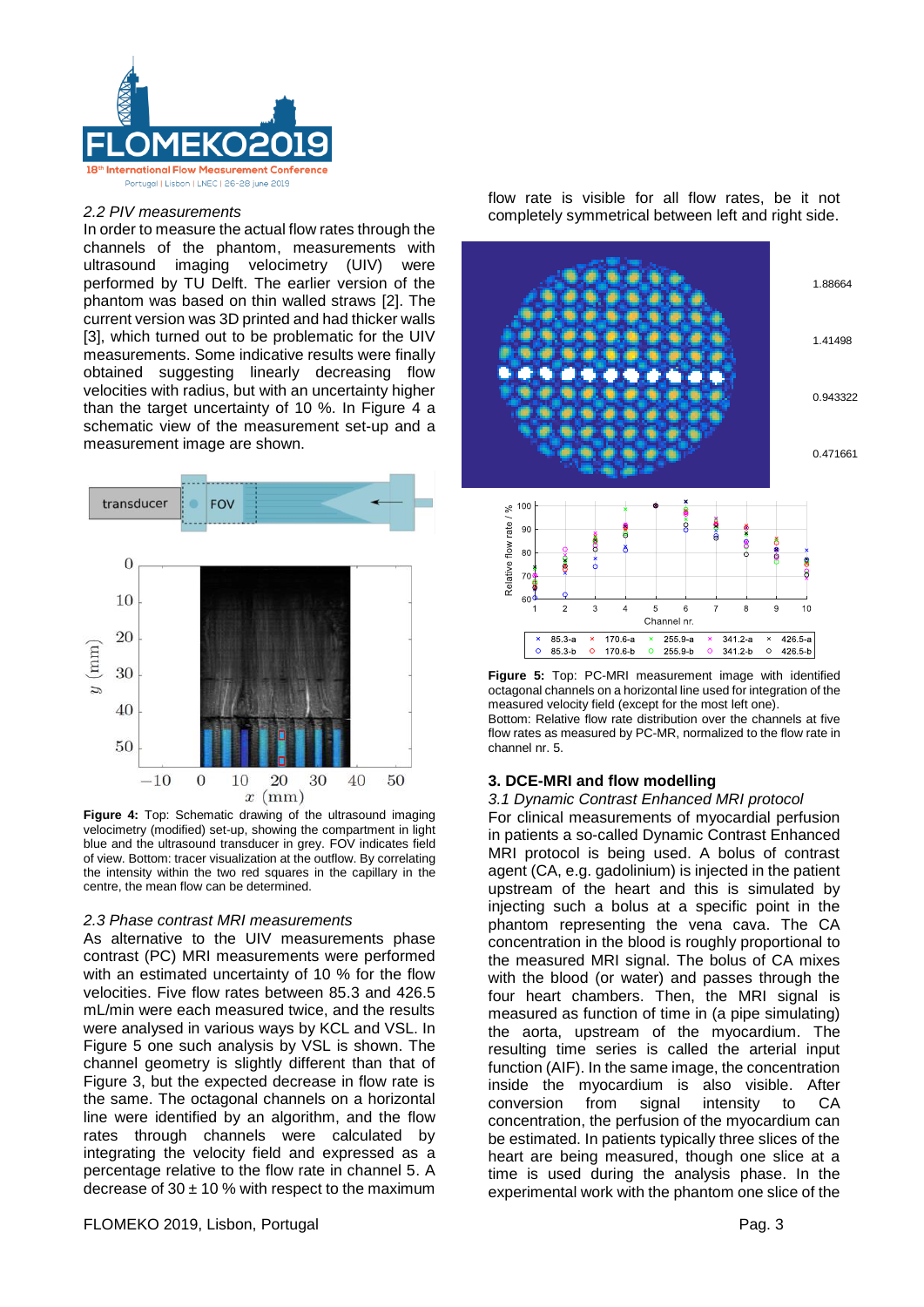

phantom has been measured and analysed. To reduce the effect of the non-linearity of the relationship between CA concentration and MRI signal intensity a dual bolus scheme is typically used. In this scheme a first 'pre-bolus' diluted in saline at a ratio 1:9 is injected from which the AIF is derived and scaled by a factor 10. Subsequently, a second undiluted bolus is injected from which the myocardium signal is taken. As the CA concentration in the myocardium is much lower (and more spread out over time) than in the aorta, the MRI signal magnitudes of AIF and myocardium measurements are similar, and the effects of nonlinearity and signal saturation are diminished.

In the next sections various ways of analysing the data are presented.

# *3.2 Standard theory*

The standard theory and method for quantification of the perfusion assumes a system of volume  $V_{\text{sys}}$ with one inlet and one outlet, see Figure 6. The AIF is measured at the inlet by MRI-A (aorta) and is proportional to the CA concentration  $c_{\text{in}}(t)$ . The average CA concentration in  $V_{sys}$  at time  $t$  equals  $c_{sys}(t)$  and is measured by MRI-B, the measurement of the myocardium. The stationary flow rate through the system equals  $q_{\text{in}} = q_{\text{out}}$  and the quantity of interest is the perfusion  $f = q_{\text{in}}/V_{\text{sys}}$ .



**Figure 6:** Standard system view used in perfusion quantification with DCE-MRI.

Based on a mass balance of CA in the system, the following equation can be derived

$$
V_{\rm sys}c_{\rm sys}(t) = \int_0^t q_{\rm in} c_{\rm in}(s)ds - \int_0^t q_{\rm out} c_{\rm out}(s)ds \quad (1)
$$

Assuming a linear and stationary system with impulse response function  $h(t)$ ,  $c_{\text{in}}(t) = c_{\text{sys}}(t) = 0$ for  $t < 0$  s and using  $q_{\text{in}} = q_{\text{out}}$  the outlet concentration can be written as

$$
c_{\text{out}}(t) = \int_0^t c_{\text{in}}(t-s)h(s)ds = (c_{\text{in}} * h)(t) \quad (2)
$$

where ∗ denotes the convolution operation. Defining  $R_f(t) = q_{\rm in}/V_{\rm sys} (1 - \int_0^t h(s))$  $\binom{1}{0}$  *h*(*s*) *ds*) and performing some mathematical transformations one can derive that

$$
c_{\rm sys}(t) = (c_{\rm in} * R_f)(t). \tag{3}
$$

Solving convolution Equation (3) for  $R_f(t)$  the perfusion *f* follows from  $f = R_f(0) = \max(R_f(t))$ .

In practice a correction factor has to be applied for the accessible part of the myocardial tissue for the CA ('volume fraction'), or the 'non-plastic fraction' in the case of a phantom.

Advantages of the standard approach are its relative simplicity and the fact that the volume  $V_{\text{sys}}$ doesn't need to be known. Possible limitations are that the measured concentration by MRI-B is in practice (at least for the phantom) rather an outflow CA concentration  $c_{out}(t)$  than the system average concentration  $c_{sys}(t)$ , and interaction between different parts of the myocardium is not modelled.

# *3.3 Alternative model*

An alternative model and method for calculating the perfusion is based on Figure 7, where a system with a common pre-chamber is shown and two subsequent compartments in parallel. Note that this model is not limited to three compartments, but can be generalized to an arbitrary number of compartments. For ease of presentation only three compartments are used in this paper.



**Figure 7:** Alternative system view for perfusion quantification with DCE-MRI. The compartment volumes are denoted by  $V_i$ , compartment average concentrations as function of time are denoted by  $c_{sys,i}(t)$ , compartment outflow concentrations are denoted by  $c_i(t)$  and outflow flow rates by  $q_i$  for  $i = 0, 1, 2$ .

It is again assumed that at location MRI-A the MRI signal is proportional to the CA inlet concentration  $c_{in}(t)$ . However, at MRI-B<sub>1</sub> and MRI-B<sub>2</sub> the signal is assumed to be proportional to the respective outlet concentrations. The perfusion  $f_i$  in compartment  $i$  is defined by  $f_i = q_i/V_i$ , the impulse response function for compartment *i* is denoted by  $h_i(t)$  and the mean transit time  $T_i$  of a unit of CA through a compartment *i* is given by  $T_i = \int_0^\infty t \, h_i(t) dt$ . From system inlet to outlet  $i = 1$  or 2 the mean transit time  $T_{0i}$  is given by  $T_{0i} = T_0 + T_i$  and the impulse response function  $h_{0i}$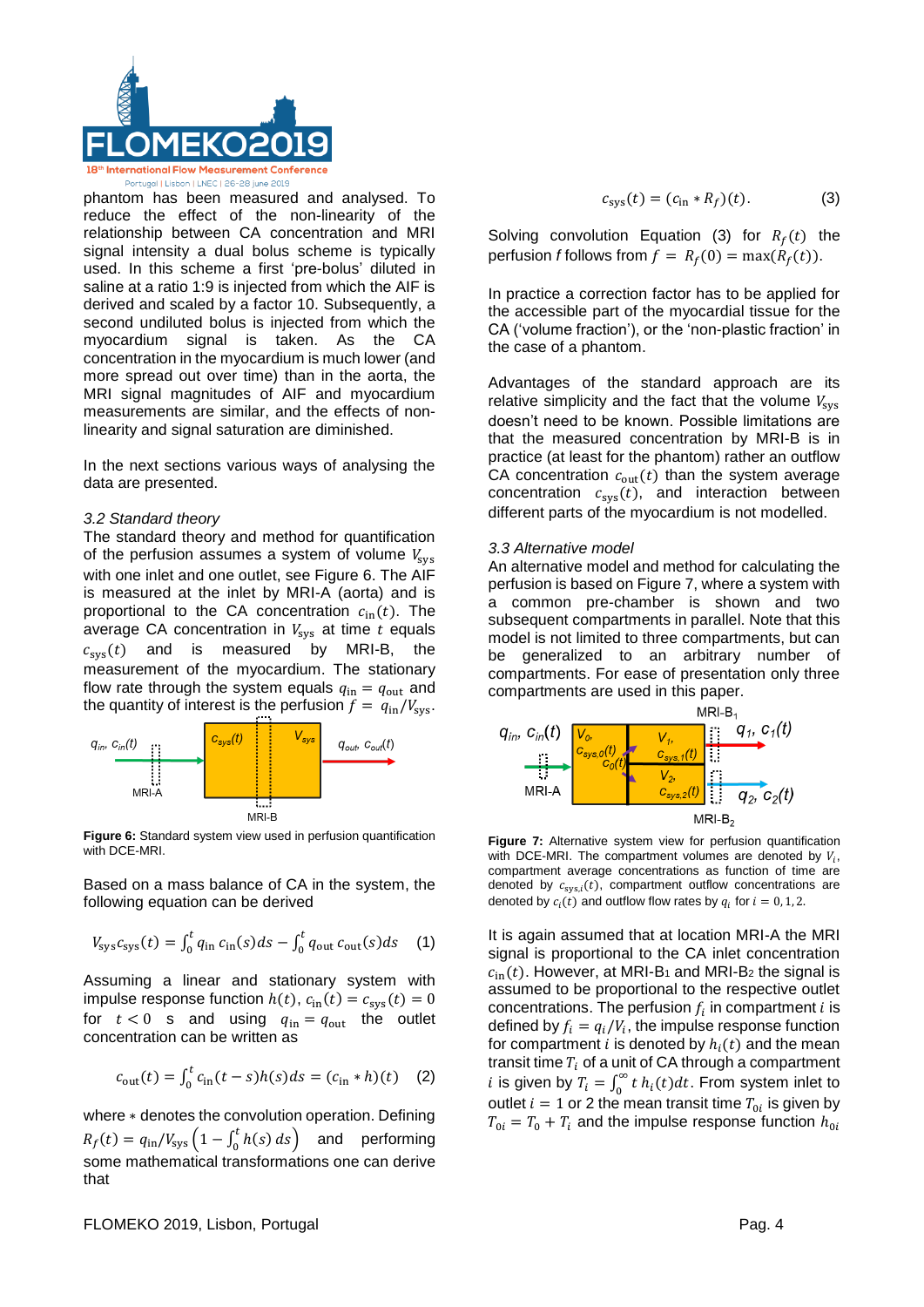

is given by  $h_{0i} = h_0 * h_i$ . The relationships of interest for the measured MRI signals are

$$
c_i(t) = (c_{\text{in}} * h_{0i})(t), \ \ i = 1, 2 \tag{4}
$$

which is similar to Equation (3).

In order to be able to calculate the perfusions an additional hypothesis is needed. The assumption made is that there exists a constant tissue delay factor  $d$  for which following relation holds true for any compartment  $i$ :

$$
T_i = d V_i / q_i \tag{5}
$$

From Equation (5) then follows that  $f_i = d/T_i$ . Using  $q_{\rm in} = q_1 + q_2$  all perfusions as well as flow rates can be calculated when the measurement results  $c_{\text{in}}(t)$ and  $c_i(t)$  are available.

When a dual bolus scheme is being used or when there is a significant delay before the CA arrives at the myocardium additionally an additional time offset  $\tau$  has to be used in Equation (5), leading to  $T_i = \tau + d V_i / q_i$ . Note that this is also the case for the standard method. In the assessment of the methods discarding  $\tau$  and only using the main bolus gave better results and these are shown in Table 2.

Advantages of this alternative method are that it might be more realistic and thus might yield more accurate results, as it models the measurements at MRI-Bi as proportional to the compartment outflow concentration rather than the compartment's average concentration, and it models a common large blood vessel (or phantom pre-chamber) upstream of smaller myocardium blood vessels (or phantom channels) in parallel. Disadvantages are the required knowledge of the (relative) volumes of the compartments (which is possible for a phantom but very difficult for tissue of patients) and the hypothesis of constant tissue delay factor (of which the exact value is required if absolute values of perfusion are of interest). Another disadvantage is that determination of the mean transit time requires integration over the complete relevant time domain of the signals  $c_{\text{in}}(t)$  and  $c_i(t)$ , which is possible for a phantom, but problematic for patients where CA may re-enter the aorta and myocardium resulting in an undesired 'second-pass' perfusion MRI signal. Another assumption is that  $c_0(t)$  is homogeneous at the outlet plane of the initial compartment. (A similar assumption is used in the standard method.)

FLOMEKO 2019, Lisbon, Portugal **Pag. 5** Pag. 5 *3.4 Comparison of data analysis methods*  The two analysis methods described in section 3.2 and 3.3 were applied to DCE-MRI data acquired for

the phantom described in section 2. The target quantity was the ratio  $r$  of perfusion through the outer ring to the perfusion through the inner circle, i.e.  $r = f_{\text{out}}/f_{\text{in}}$ , see also Figure 8.



**Figure 8:** Left: Schematic partition of image in two parts of equal area. Right: Phantom with local pixel-wise perfusion values based on inverse transit times and assuming  $d = 1$ .

The two segments have equal area. The channels close to the outer boundary were taken out in this analysis, as measurement results were unreliable in this area due to partial volume effects.

The results of the calculations for both methods are shown in Table 2. In this case both methods turn out to perform equally well and are both in line with the reference value based on PC-MRI measurements (which are in-line with CFD and analytical calculations).

**Table 2:** Results of the calculations using the standard method  $(r<sup>A</sup>)$  and the alternative method  $(r<sup>B</sup>)$ . The reference value based on PC-MRI measurements is  $r^A = 0.87 \pm 0.05$ .

| $q_0^{\text{ref}}$ / (mL/min) |      |      |
|-------------------------------|------|------|
| 55                            | 0.89 | 0.79 |
| 110                           | 0.79 | 0.82 |
| 165                           | 0.85 | 0.87 |
| 220                           | 0.91 | 0.92 |
| 275                           | 0.82 | 0.85 |

#### **4. Discussion**

The two analysis methods presented in this paper both rely on the validity of some additional assumptions. One of these assumptions is that the CA concentration at the inlets of all channels are equal at the same point in time and that the images are rotationally symmetric. Inspection of the raw MRI images directly shows that this is not the case, see Figure 9. Especially at the bottom the MRI signal appears to be higher.